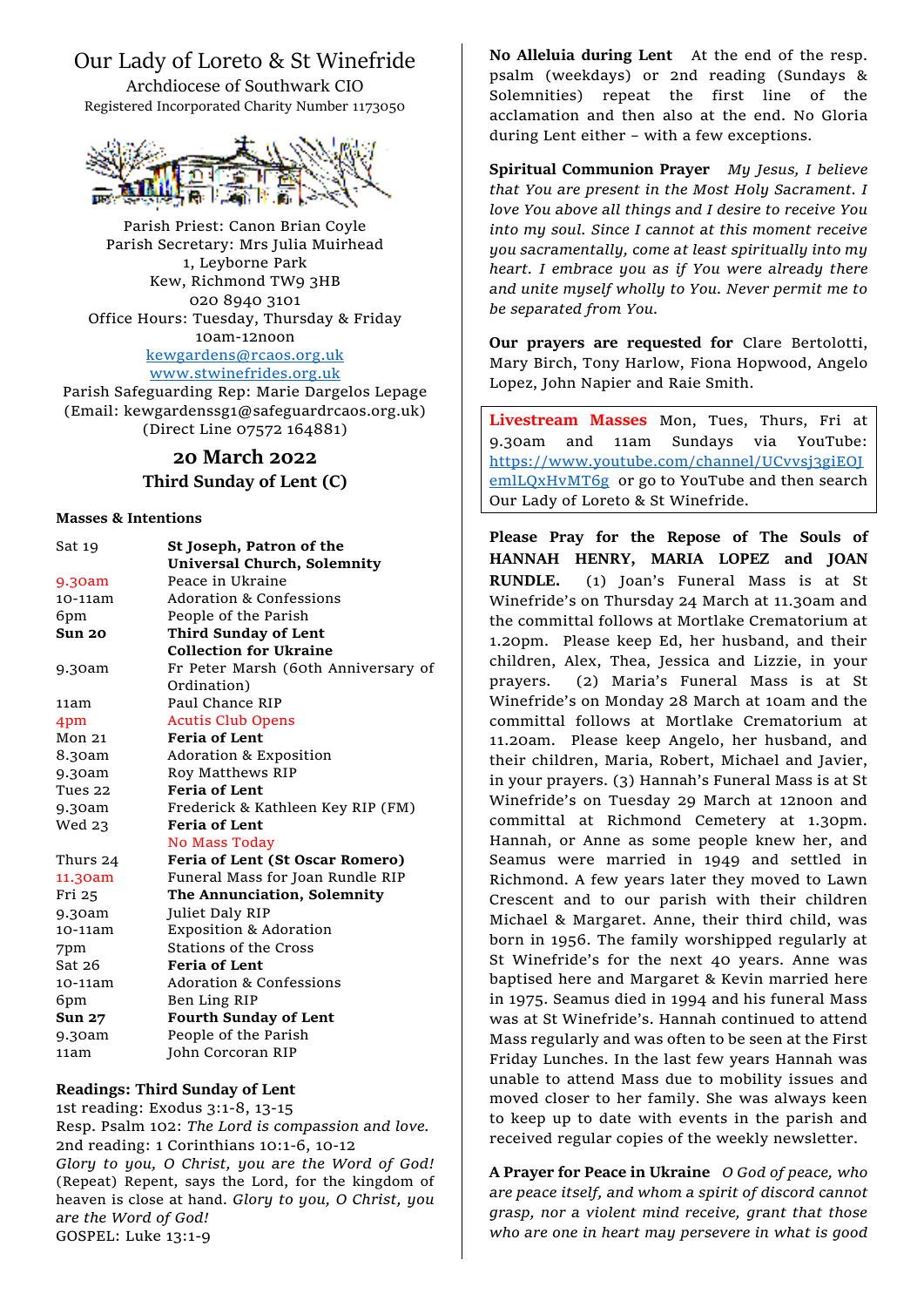*and that those in conflict may forget evil and so be healed. Amen.* 

**A Financial Collection for Ukraine** There are many charities appealing for help at this time, especially the Disasters Emergency Committee (DEC) which oversees some fifteen charities. Please give via the contactless devices or the basket in the church. All contributions will go to the DEC.

### **Our Lady of Loreto & St Winefride's response to the tragedy and suffering in Ukraine.** The parish

hall will be open on Sundays from 9am to 12.30pm to receive donations of the following items: -

baby food & nappies; basic toiletries (toothpaste, toothbrushes, soap); cold & flu medicine (e.g. Lemsip); painkillers (ibuprofen/ paracetamol); first aid kits; bandages; wound dressing material; protein/energy bars; feminine sanitary products; men's socks; back packs; sleeping bags; blankets; camping mats; power banks (for mobile phone charging). **Please do not bring any other items and please ensure that everything is in perfect condition.** Thank you to the SVP for coordinating this effort on behalf of our parish community.

**The Society of St Vincent De Paul (SVP)** in the parish exists to help those in need by providing companionship, transport, practical assistance and modest financial help. If you or someone you know needs help, please ask fr Brian and we will be in touch.

**Lent,** above all this year, is a time for prayerful reflection and action. Prayer is at the heart of all we are and do. It can be a time to live our faith in a new way. Some suggestions:

[1] set aside a time for prayer each day – it can be 5 minutes. Perhaps use the Sunday or weekday Mass readings to help. A time to be still and place oneself in God's presence;

[2] attend a weekday Mass in addition to Sunday Mass;

[3] pray the Rosary;

[4] Stations of the Cross on Fridays in Lent at 7pm; [5] make a visit to the Blessed Sacrament – the church is open a lot and see the times for Exposition & Adoration;

[6] choose a charity to support this Lent as your almsgiving / choose something good to do;

[7] fast – not only from food but from all that does not build God's Kingdom;

[8] Confession – Saturday mornings during Lent between 10-11am during Exposition & Adoration. There are leaflets in the narthex which might help – on the Rosary, Stations of the Cross, making a visit to the Blessed Sacrament and Confession.

**Lent 2022** CAFOD is calling on people to walk 200k for Lent and *"help stamp out hunger, one step at a time".* The Walk Against Hunger is being run with fundraising through JustGiving. Parishioner Ruth Gledhill has set up a Team Tablet and would

love it if anyone would like to join that. Of course, feel free to make your own team or join a different one if you know of others. More info at <https://walk.cafod.org.uk/teams/team-tablet> and [cafod.org.uk.](http://cafod.org.uk/)

*Saving Grace* **- Online Retreat Offered by the Diocese** A retreat for Lent, introduced by Archbishop John Wilson and led by members of the Spirituality Commission. For more details and to register go to: [http://eepurl.com/hnK\\_Rz](http://eepurl.com/hnK_Rz) And see the notice in the narthex.

**Parish Finances** Total offertory donations for February 2022: £5,726. Breakdown as follows: Standing Orders to parish bank account  $£4,146$ ; Contactless devices in church £633; Contactless via parish website £80; Collection plate in church £867.17. The 'offertory donations' are the total monthly giving for the life of the parish and exclude diocesan 2nd collections and third-party collections which are forwarded to the diocese or the third party (for example, the current collection for Ukraine). Many thanks for your generosity.

**Covid Protocols and Returning To 'Normal'** Our parish policy has been to have an incremental approach to return to 'normal'. All pews are now open for use and it is no longer necessary to sign in. In line with Government advice, the wearing of face masks is now optional and I shall continue to wear a face mask. We will continue to have a notouch Sign of Peace for the moment. It is important that we continue to be careful as the virus is still prevalent. Please be sensitive to the needs of those around you, and, where possible, leave a space between you and those not known to you. Please do not come to church if you have any symptoms of Covid. We have been advised to remove the NHS QR code in the narthex.

### **Covid – Resilience – Trauma – Pastoral Recovery**

The Covid-19 pandemic may not be over but it's a fitting time to look at the impact of the virus on individuals and communities. Almost everyone has been touched in some way and the scars left can be mental as well as physical. There is strong evidence that the pandemic has caused a 'collective trauma'. **FaithAction**, a national network of faithbased and community organisations seeking to serve their communities through social action, has commissioned a report to address this: *Resilience, Trauma, and Pastoral Recovery***.** It is intended to be both a toolkit and a source of healing and hope in our Christian communities and beyond. The report is written by **Professor Jim McManus**, President of the Guild of Health and St Raphael and a Member of the FaithAction Advisory Group. He is also President of the UK Association of Directors of Public Health and participates in the Government's Scientific Advisory Group on Emergencies (SAGE).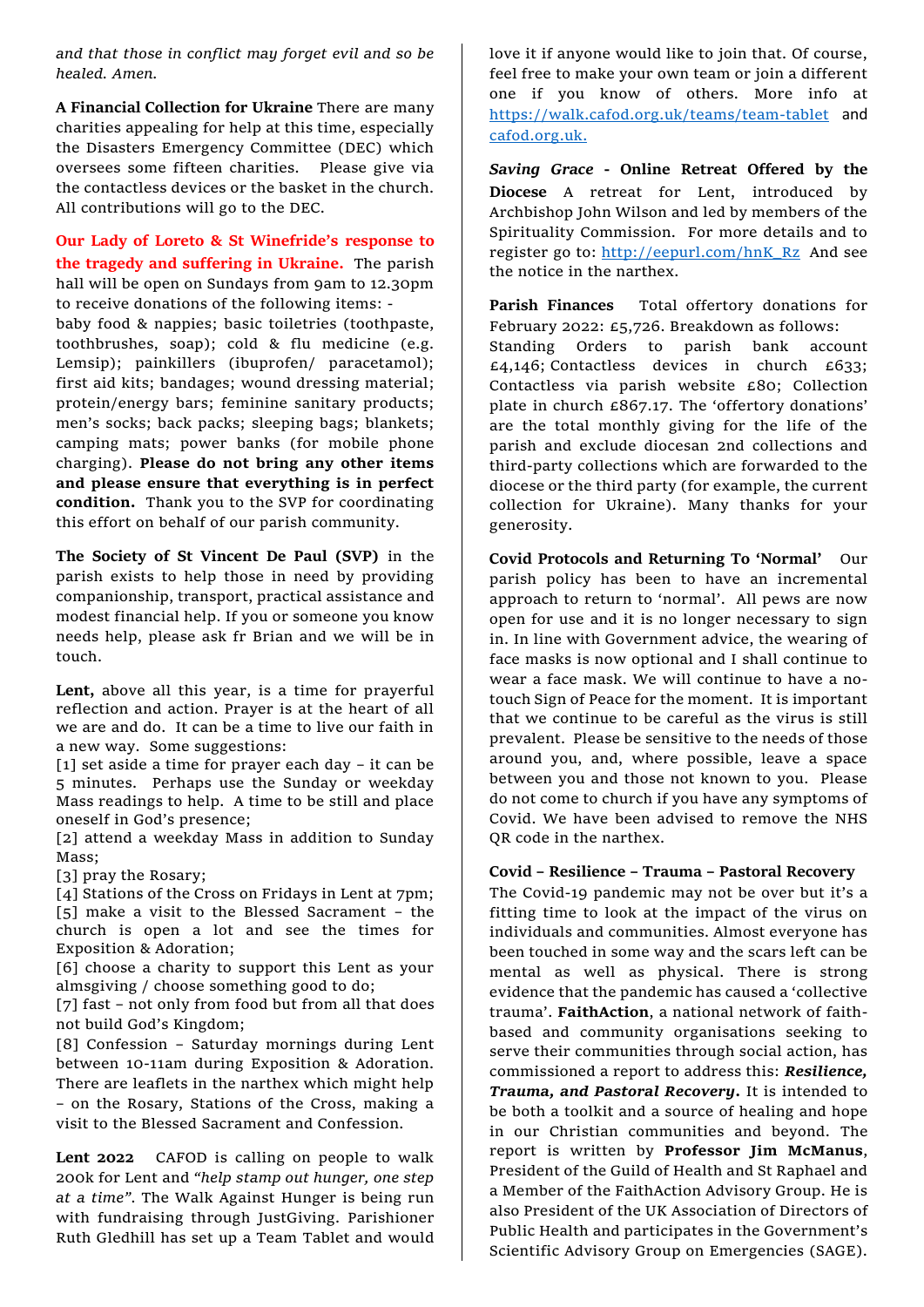Professor McManus advises that we think of this emergency not as a pandemic, but as a syndemic where a number of impacts (e.g. physical, social, financial, or emotional) combine together to create an effect which is worse than any one individually. To view the report please go to the Catholic Bishops' Conference of England & Wales website: [https://www.cbcew.org.uk/resilience-trauma](https://www.cbcew.org.uk/resilience-trauma-and-pastoral-recovery/)[and-pastoral-recovery/](https://www.cbcew.org.uk/resilience-trauma-and-pastoral-recovery/)

**Sunday Choirs at 9.30 & 11am** continue to welcome new members as they prepare for Easter. Choir practices are on Wednesdays at 8pm (lasting 45mins) during Lent. All voices welcome. Ability to read music not required but helpful.

**Refreshments after the Sunday 9.30am Mass**  Thank you to those parishioners who have come forward to join a rota for running the monthly coffee mornings after the Sunday 9.30am Mass. So that we can get things up and running we do need a coffee morning co-ordinator to manage the. If you are interested in volunteering please email the parish office.

**Journeying Together and Our Response to the Synod Process Initiated by Pope Francis:** The summary report and feedback to the diocese is now on the parish website. Lent is a good time to reflect personally and prayerfully on the summary report and feedback. In Eastertide we will organise a series of meetings to enable as many parishioners as possible to gather to discuss what we believe the Holy Spirit is asking of us.Please have a word with fr Brian if you do not have access to the internet and need a paper copy.

**Journeying Together – Diocesan Draft Synthesis (Collation of Reports from Parishes and Diocesan Organisations)** The diocese has sent us their draft synthesis and this is now available on our parish website. We are also making available the presentation which was used at the diocesan meeting on Thursday 17 March to explain the synthesis. In addition, you will find a link to an online form where you may make any comments or suggestions regarding the synthesis. The deadline for submitting the online form is Friday 25 March. For ease of collation the diocese ask that comments/suggestions are made only via the online form. The final Archdiocesan submission will be submitted to the Bishops' Conference of England and Wales on 8 April. It will be published on the Archdiocesan website later in April.

**Altar Servers** All who have received their First Holy Communion are invited to join our altar serving team. It does require a commitment but it is a great privilege to serve. It would be wonderful to have more servers at all our weekend Masses.

### **THE ACUTIS CLUB**

A New Initiative for Our Younger Parishioners Starting TODAY, Sunday 20 March 4-5pm in our parish hall, initially for school years 4-8.



**Objective of the Group** To create a nurturing, safe and positive environment for our young parishioners between their First Holy Communion and their Confirmation, so they feel connected to our parish, socialise with each other, and establish the foundations of a life of Faith and Love.

#### **Our vision**

- a place of joyful interactions
- a place of connection, wherever the child may be
- a safe place to talk about what concerns them
- a place that exemplifies why Faith matters

**Our Mission** To make it fun to go to Church by creating a safe and caring space where children can, simply, be.

**Blessed Carlo Acutis** Our club is named after the English-born Italian teenager who died of Leukaemia in 2006 and was beatified in 2020 by Pope Francis. During his life, Carlo showed that it is possible to put God first in our digitally obsessed world and to do so joyfully, putting oneself at the service of others. He is a wonderful model for our club and our young people.

**Age Group** Initially, we will open the club to the younger age band, **School Year 4 – Year 8**. Our ambition is eventually to offer a provision for all young people aged from 8-16 years, as well as a group for older teenagers.

**Acutis Club Schedule** We aim to start with a bimonthly club on the following Sundays in term time from 4-5pm (possibly 5-6pm in the summer): **Sunday 20 March**  Easter Break **Sundays 24 April; 8 May; 22 May**  Half Term **Sundays 12 June; 26 June; 3 July**  Summer Break **Sunday 18 September** *Further dates to follow*